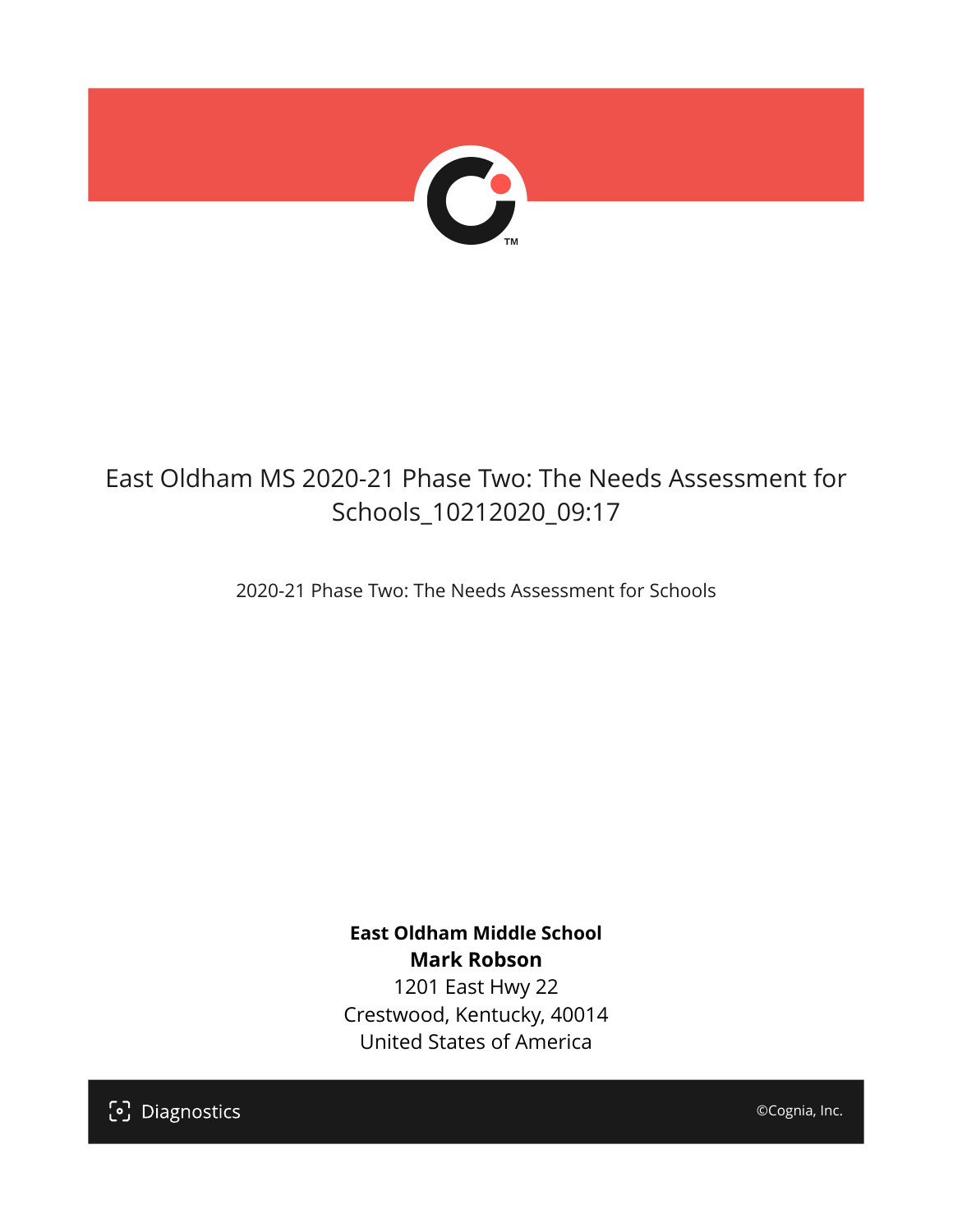#### **Table of Contents**

| 2020-21 Phase Two: The Needs Assessment for Schools        |  |
|------------------------------------------------------------|--|
| Understanding Continuous Improvement: The Needs Assessment |  |
| Protocol                                                   |  |
| <b>Current State</b>                                       |  |
| Priorities/Concerns                                        |  |
| Trends                                                     |  |
| Potential Source of Problem                                |  |
| Strengths/Leverages                                        |  |
| Attachment Summary                                         |  |
|                                                            |  |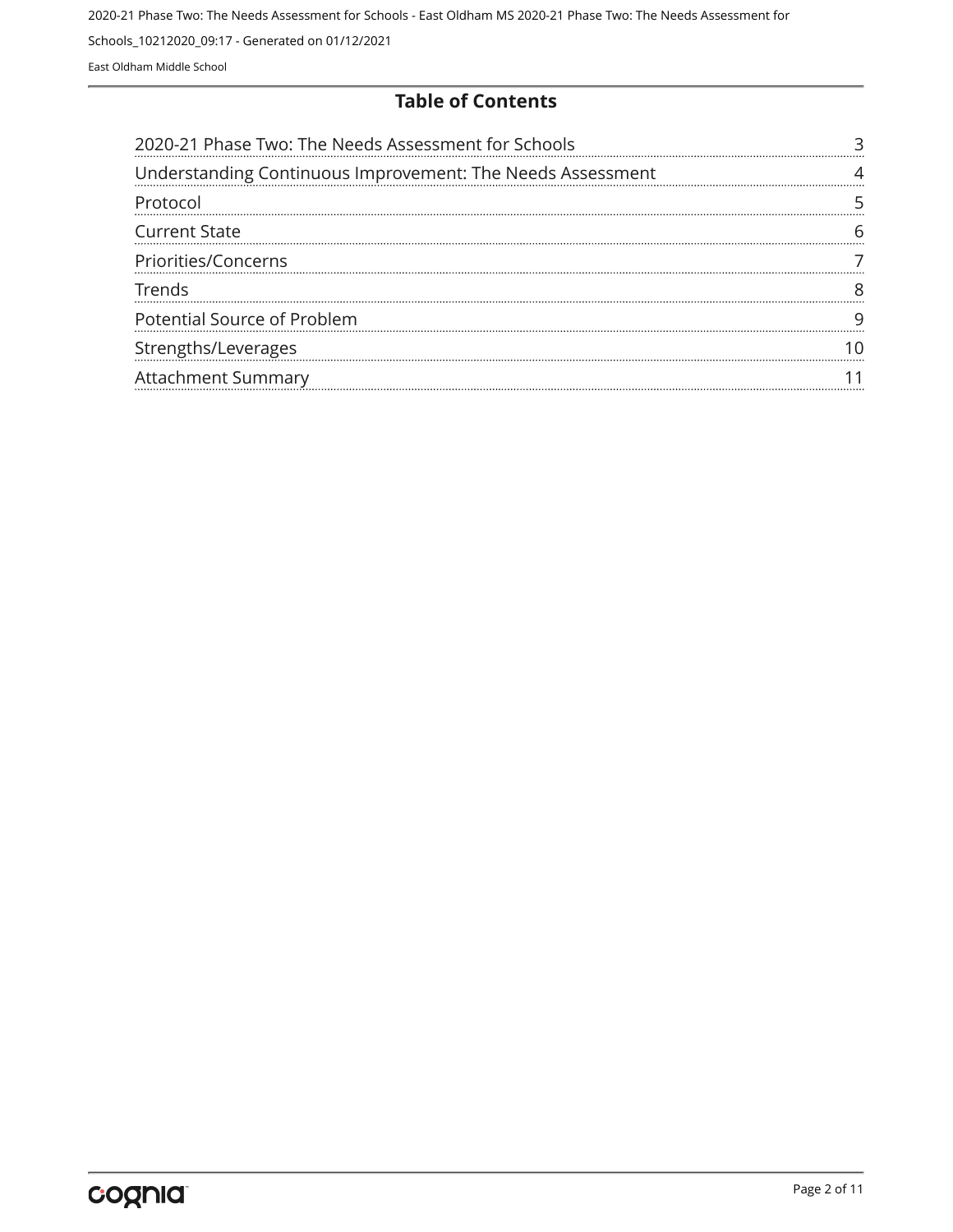## <span id="page-2-0"></span>**2020-21 Phase Two: The Needs Assessment for Schools**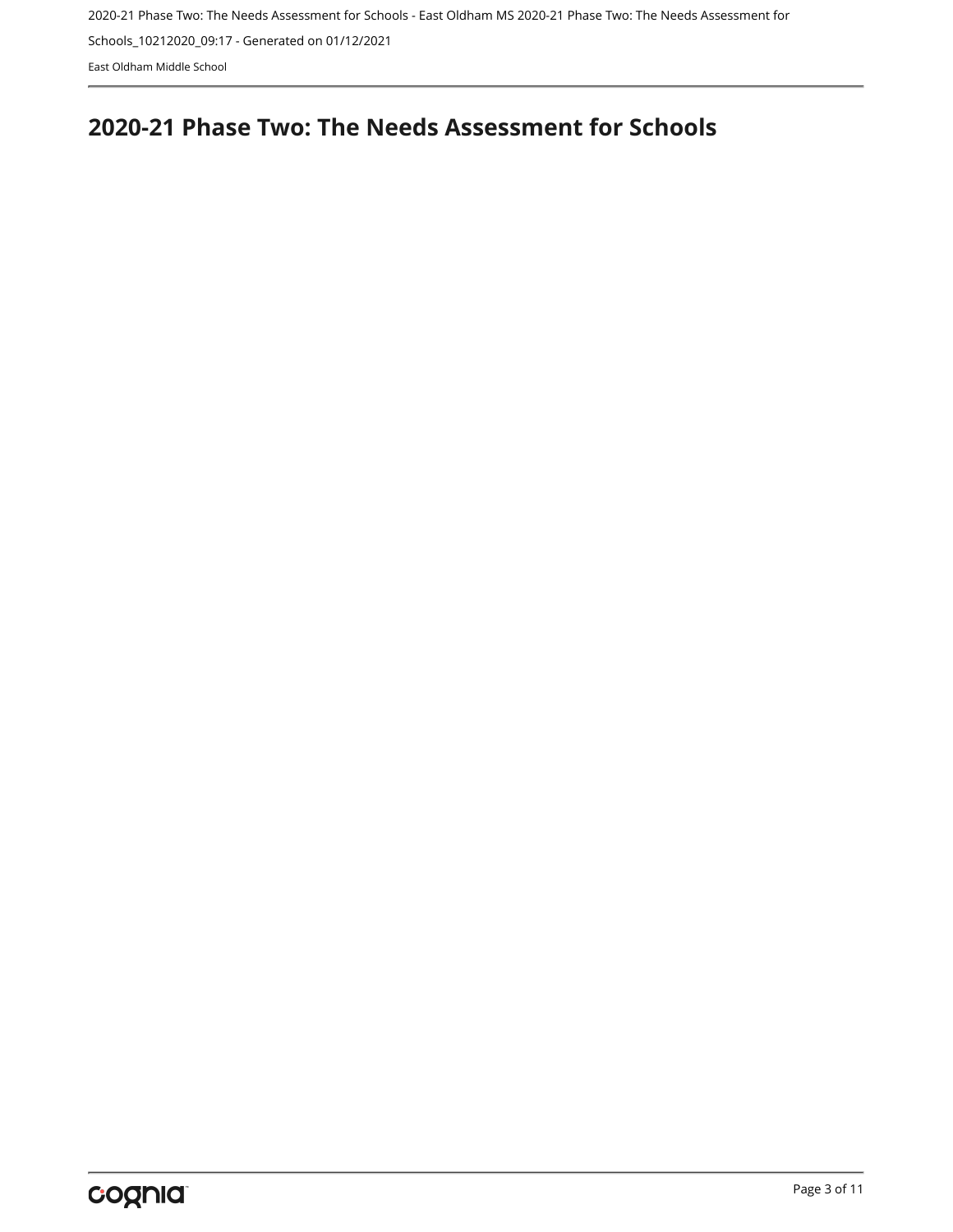## <span id="page-3-0"></span>**Understanding Continuous Improvement: The Needs Assessment**

In its most basic form, continuous improvement is about understanding the **current state** and formulating a plan to move to the **desired state**. The comprehensive needs assessment is a culmination of an extensive review of multiple sources of data collected over a period of time (e.g. 2-3 years). It is to be conducted annually as an essential part of the continuous improvement process and precedes the development of strategic goals (i.e. desired state).

The needs assessment requires synthesis and analysis of multiple sources of data and should reach conclusions about the **current state** of the school, as well as the processes, practices and conditions that contributed to that state.

The needs assessment provides the framework for **all** schools to clearly and honestly identify their most critical areas for improvement that will be addressed later in the planning process through the development of goals, objectives, strategies and activities. 703 KAR 2:225 requires, as part of continuous improvement planning for schools, each school complete the needs assessment between October 1 and November 1 of each year and include: (1) a description of the data reviewed and the process used to develop the needs assessment; (2) a review of the previous plan and its implementation to inform development of the new plan; and, (3) perception data gathered from the administration of a valid and reliable measure of teaching and learning conditions. Further, as required by Section 1114 of the Every Student Succeeds Act (ESSA), Title I schools implementing a schoolwide program must base their Title I program on a comprehensive needs assessment.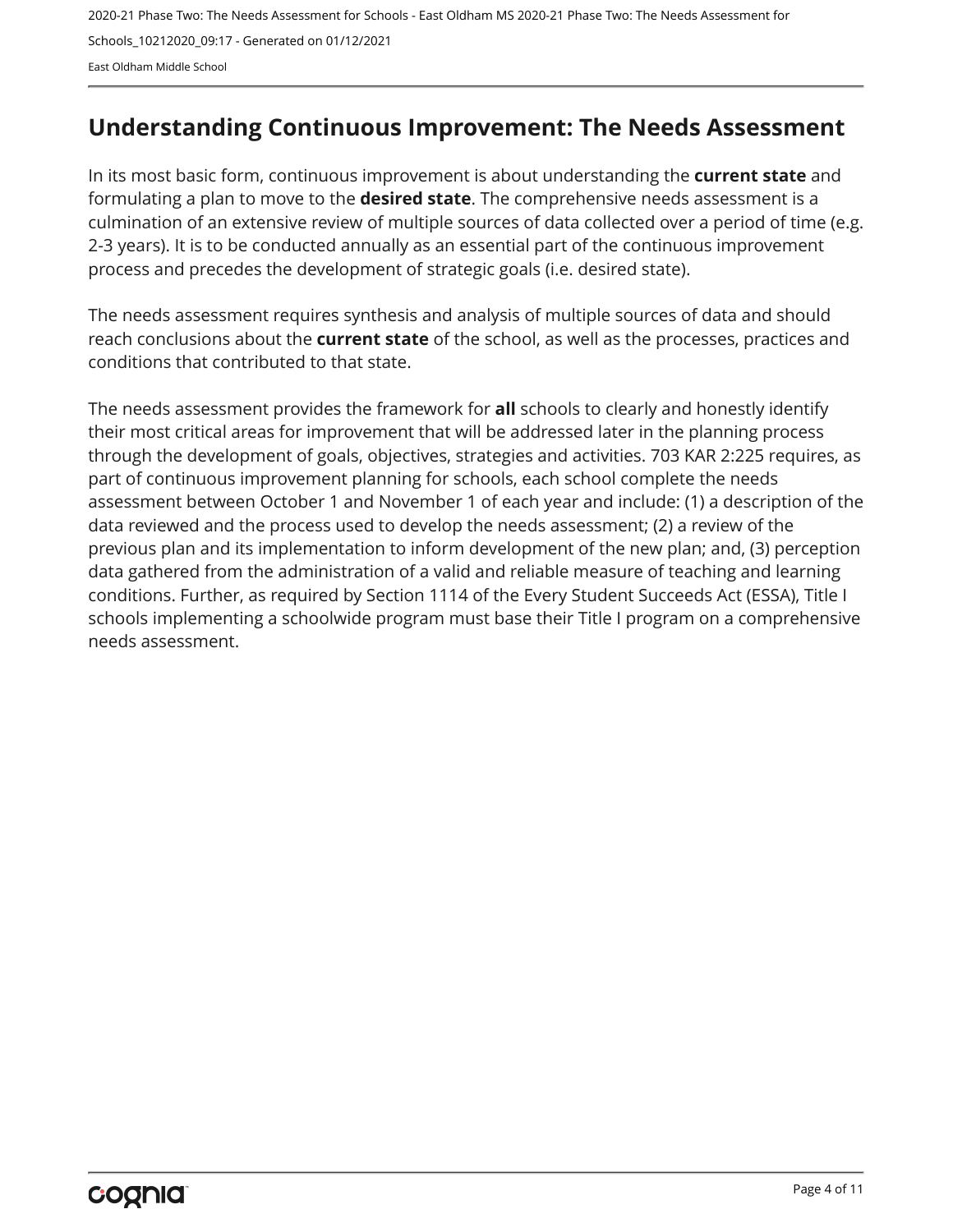## <span id="page-4-0"></span>**Protocol**

. Clearly detail the process used for reviewing, analyzing and applying data results. Include names of school councils, leadership teams and stakeholder groups involved. How frequently does this planning team meet and how are these meetings documented?

When the data is released, EOMS begins the process of analyzing data. Specific attention is applied to students with disabilities and students receiving interventions within Tier 3 and Targeted Tier 2 groups. Our leadership team (principals, coaches and lead teachers) did into the data to check the progress of our programs aimed at meeting the needs of students who struggle. The principal reports to the faculty first, when permissible, and then to the SBDM and other parent groups. Spreadsheets are kept that are shared with all teaching staff. Our teams meet weekly or monthly to review progress.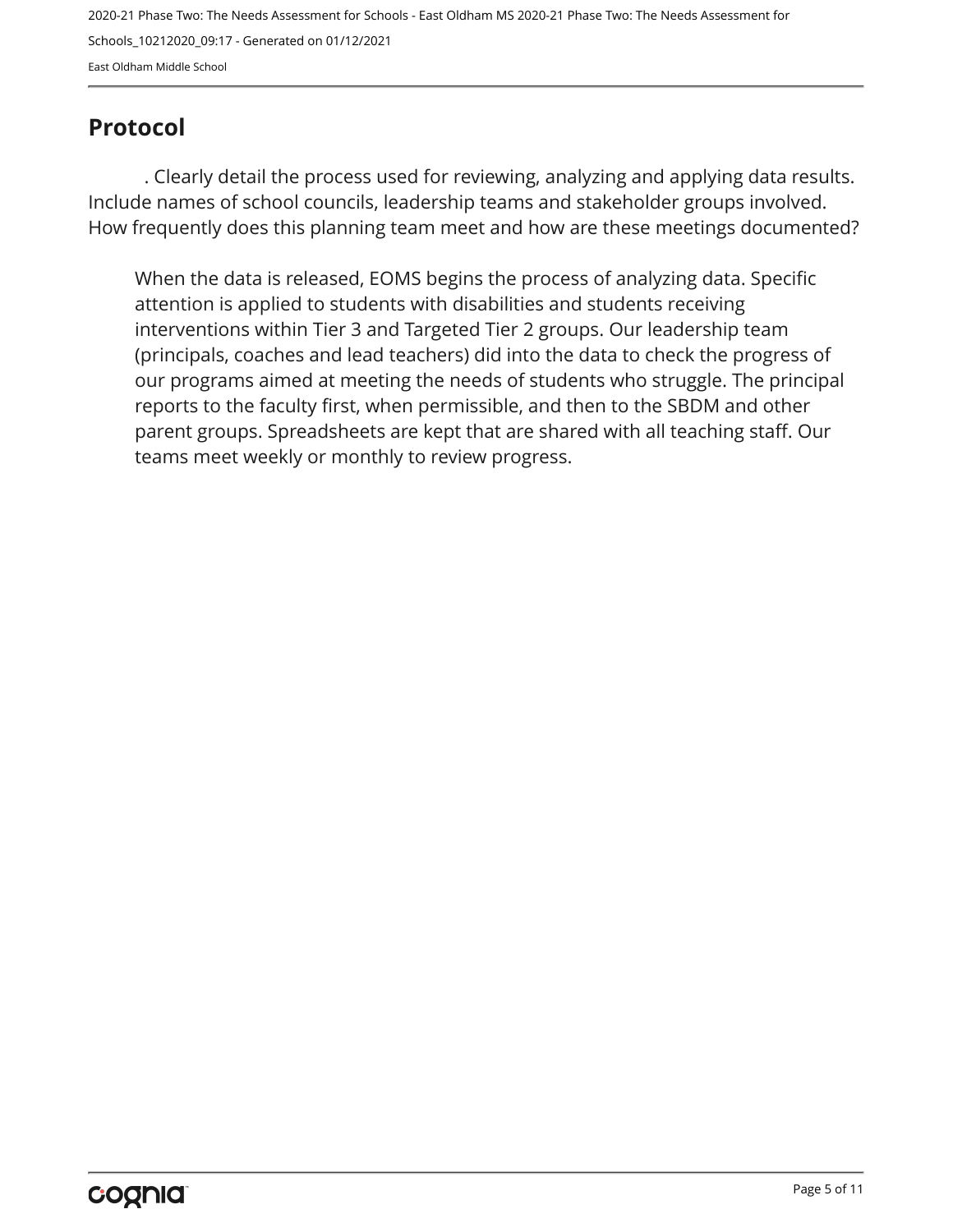## <span id="page-5-0"></span>**Current State**

. Plainly state the current condition using precise numbers and percentages as revealed by past, current and multiple sources of data. These should be based solely on data outcomes. Cite the source of data used.

#### **Example of Current Academic State:**

-Thirty-four percent (34%) of students in the achievement gap scored proficient on KPREP Reading.

-From 2018 to 2020, the school saw an 11% increase in novice scores in reading among students in the achievement gap.

-Fifty-four percent (54%) of our students scored proficient in math compared to the state average of 57%.

#### **Example of Non-Academic Current State:**

-Teacher Attendance: Teacher attendance rate was 84% for the 2019-20 school year – a decrease from 92% in 2017-18.

-The number of behavior referrals increased from 204 in 2018-19 to 288 in 2019-20. -Survey results and perception data indicated 62% of the school's teachers received adequate professional development.

Note: The last available KPREP data is from the 2018/19 school year. Academic State. Proficiency -- Reading - 74.6% (state - 59.6%) , Math - 70.8% (state - 46.4%) , Social Studies - 73.4 (state - 58.8%) , Science - 41% (state - 26%) , Writing - 42.6 (state - 31.9%) . Novice - Reading - 8.7% (state - 19.5%) , Math - 5% (state - 14.6%) , Social Studies - 4.5% (state - 10.2%) , Science - 13.1% (state - 20.6%) , Writing - 9%,(state - 20.4%).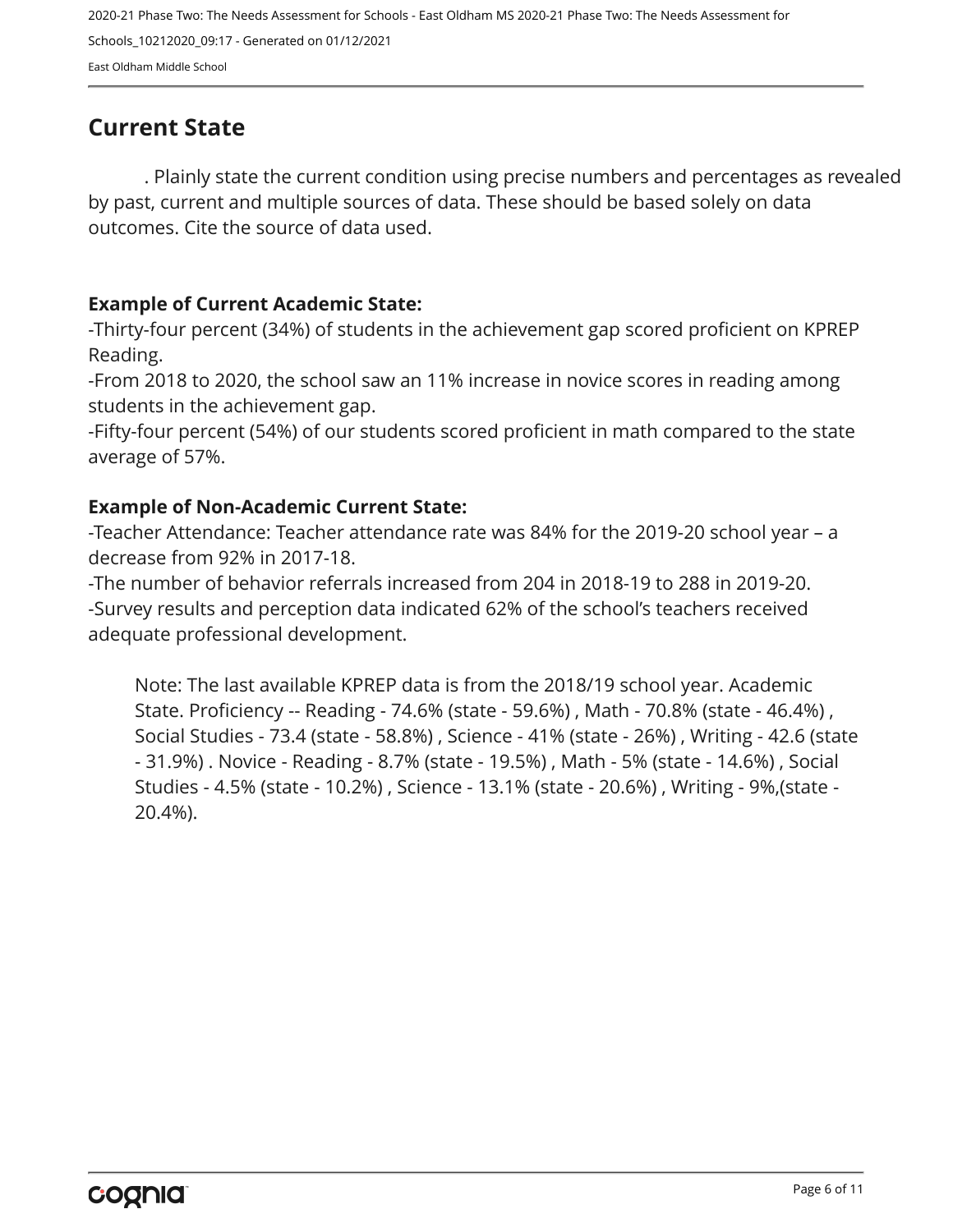## <span id="page-6-0"></span>**Priorities/Concerns**

. Clearly and concisely identify areas of weakness using precise numbers and percentages.

**NOTE:** These priorities will be thoroughly addressed in the Comprehensive School Improvement Plan (CSIP) diagnostic and template.

**Example:** Sixty-eight (68%) of students in the achievement gap scored below proficiency on the KPREP test in reading as opposed to just 12% of non-gap learners.

Gap Groups - gaps in proficiency 67% of students with disabilities scored below proficiency in reading on the KPREP test. 75% of students with disabilities scored below proficiency in math on the KPREP test.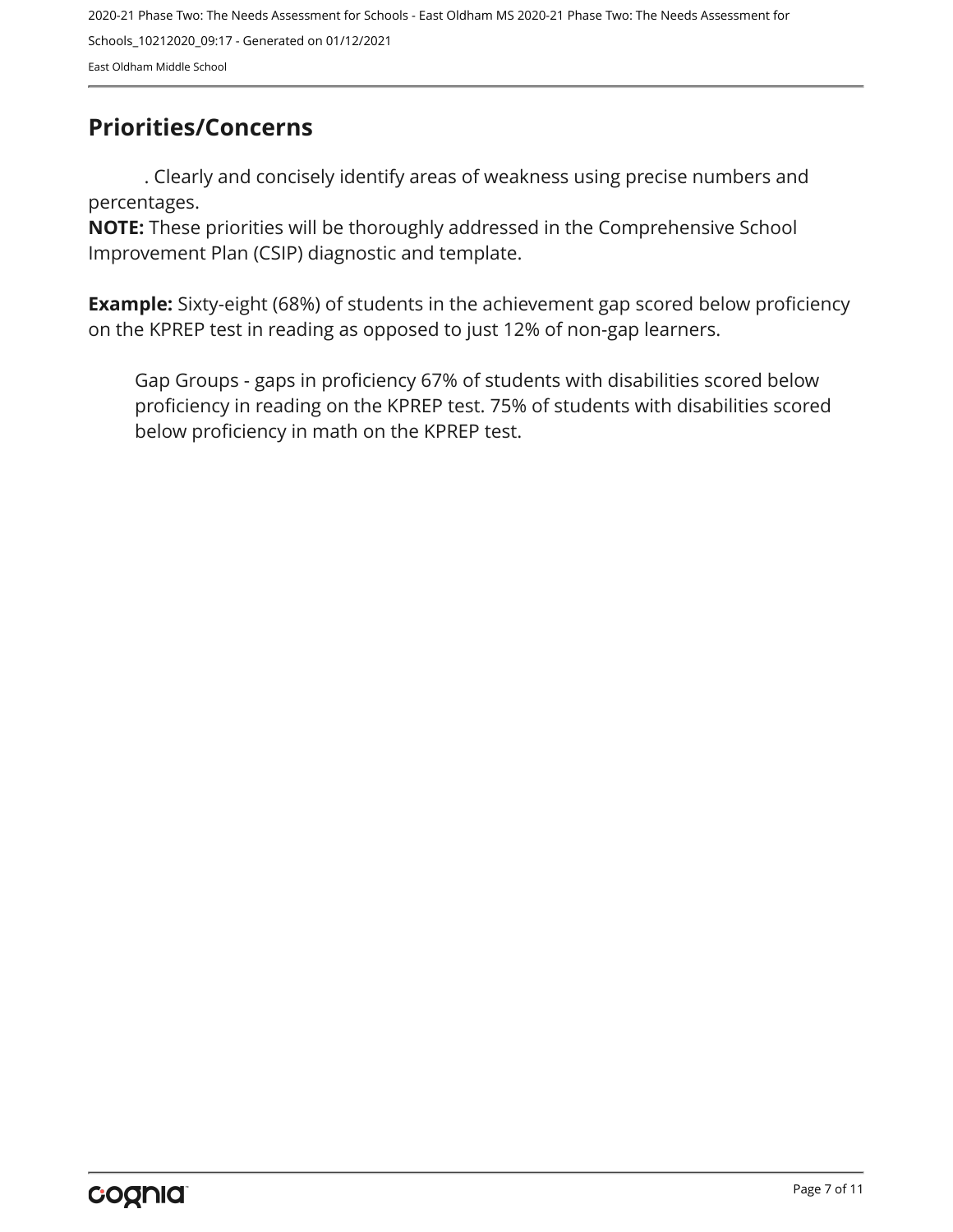## <span id="page-7-0"></span>**Trends**

. Analyzing data trends from the previous two academic years, which academic, cultural and behavioral measures remain significant areas for improvement?

READING - 2018/19 scores were a slight decrease from 17/18. The overall 3 year trend is increasing. ECS - the 3 year year trend indicates an increase in P/D. Poverty the 3 year trend is a slight increase in P/D. MATH - 2018/19 scores were a slight decrease from 17/18. The 3 year trend is a slight increase in P/D. ECS - the 3 year year trend indicates an increase in P/D. Poverty - the 3 year year trend indicates an decrease in P/D.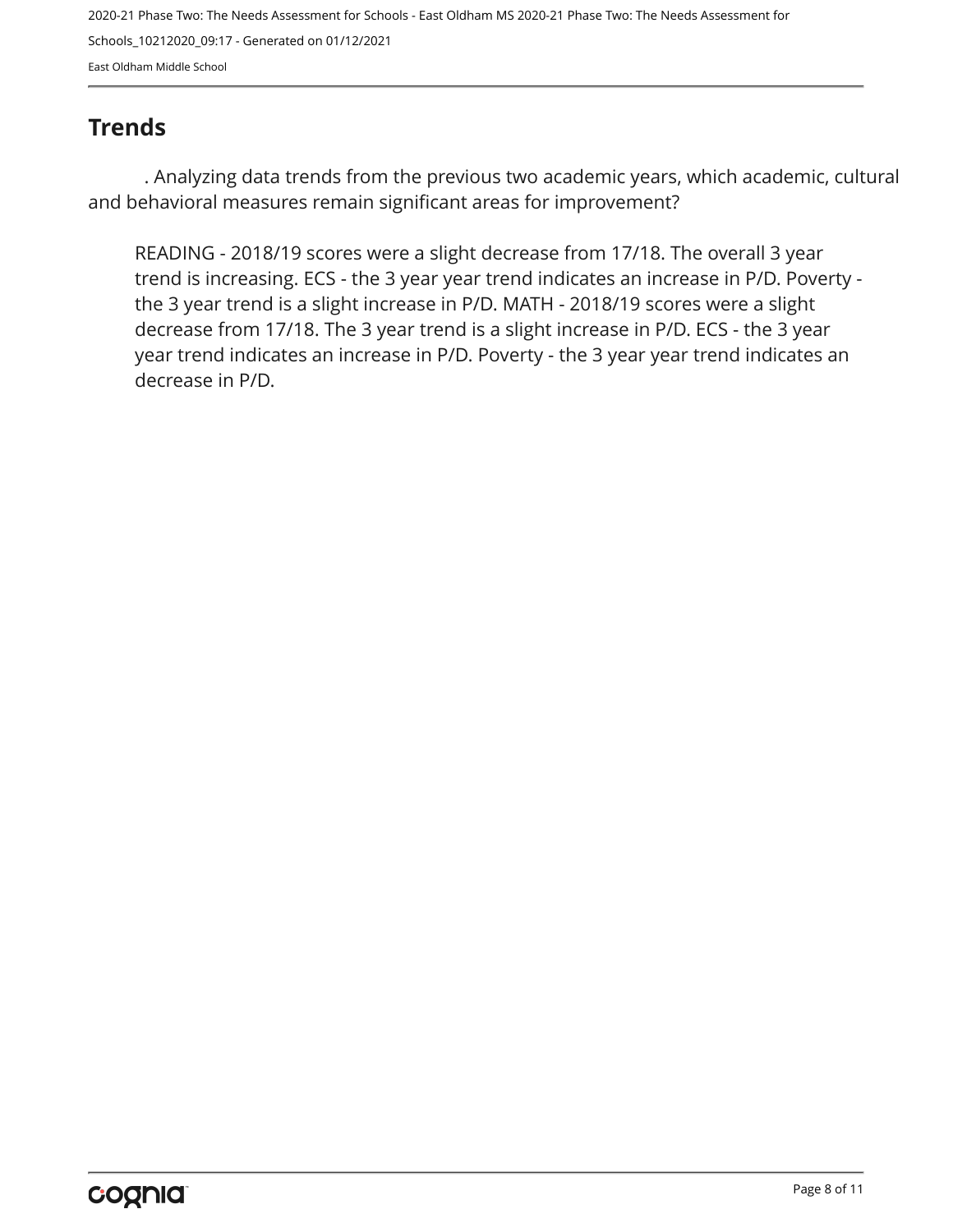## <span id="page-8-0"></span>**Potential Source of Problem**

. Which processes, practices or conditions will the school focus its resources and efforts upon in order to produce the desired changes? Note that all processes, practices and conditions can be linked to the six Key Core Work Processes outlined below:

[KCWP 1: Design and Deploy Standards](https://education.ky.gov/school/csip/Documents/KCWP 1 Strategic Design and Deploy Standards.pdf) [KCWP 2: Design and Deliver Instruction](https://education.ky.gov/school/csip/Documents/KCWP%202%20Strategic%20Design%20and%20Deliver%20Instruction.pdf) [KCWP 3: Design and Deliver Assessment Literacy](https://education.ky.gov/school/csip/Documents/KCWP%203%20Strategic%20Design%20and%20Deliver%20Assessment%20Literacy.pdf) [KCWP 4: Review, Analyze and Apply Data](https://education.ky.gov/school/csip/Documents/KCWP 4 Strategic Review Analyze and Apply Data.pdf) [KCWP 5: Design, Align and Deliver Support](https://education.ky.gov/school/csip/Documents/KCWP 5 Strategic Design Align Deliver Support Processes.pdf) [KCWP 6: Establishing Learning Culture and Environment](https://education.ky.gov/school/csip/Documents/KCWP 6 Strategic Establish Learning Culture and Environment.pdf)

With high proficiency scores, our data indicates we have room to grow. Tier 1 instruction (KCWP 2) , along with targeted instruction (KCWP 4, 5) can help us reach the students who are non-proficient.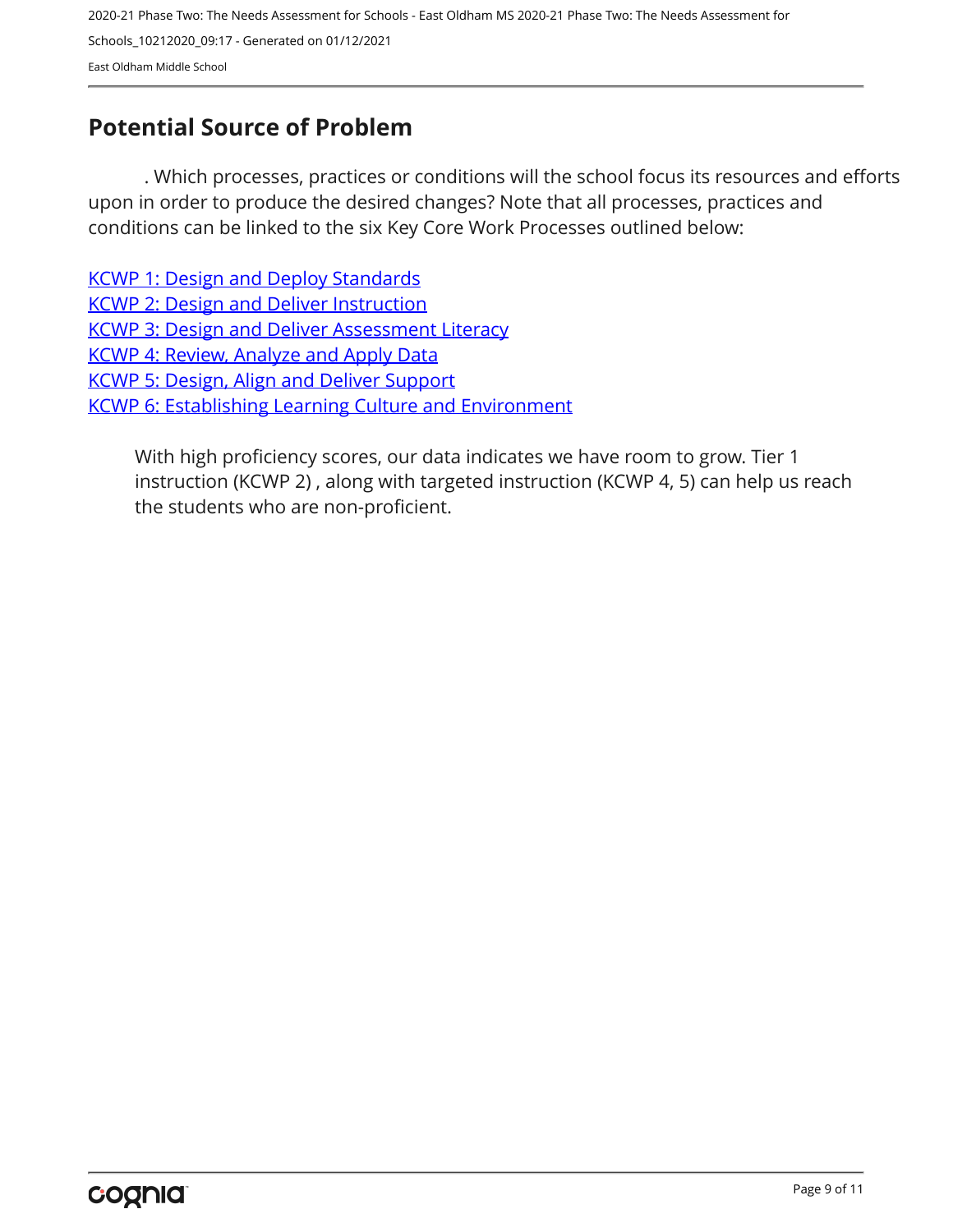### <span id="page-9-0"></span>**Strengths/Leverages**

. Plainly state, using precise numbers and percentages revealed by current data, the strengths and leverages of the school.

**Example**: Graduation rate has increased from 67% the last five years to its current rate of 98%.

We have seen significant growth in our Tier 2 and Tier 3 students. Our focused work, targeting our students in the Novice and apprentice band resulted in higher growth numbers for students in ECS, or poverty as compared to their peers.